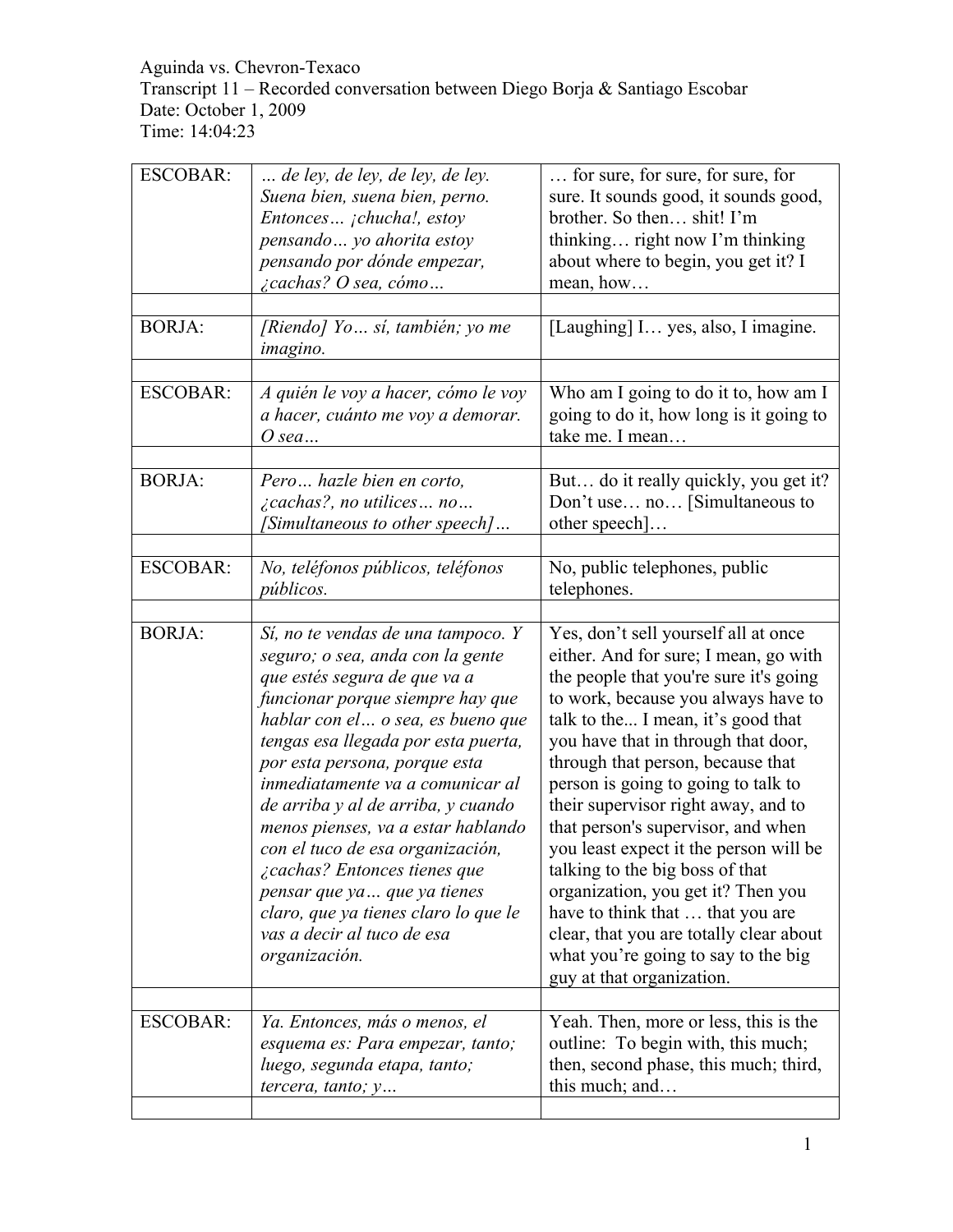Transcript 11 – Recorded conversation between Diego Borja & Santiago Escobar Date: October 1, 2009

| <b>BORJA:</b>   | Cierre y festejo.                                                                                                                                                                                                                            | Done deal.                                                                                                                                                                                                                                                                           |
|-----------------|----------------------------------------------------------------------------------------------------------------------------------------------------------------------------------------------------------------------------------------------|--------------------------------------------------------------------------------------------------------------------------------------------------------------------------------------------------------------------------------------------------------------------------------------|
| <b>ESCOBAR:</b> | [Riendo] Cierre y festejo. ¡Ay, por<br>favor, Argentina! Quiero<br>[Simultaneous to other speech]                                                                                                                                            | [Laughing] Done deal. Oh! Please<br>Argentina! I want [Simultaneous to<br>other speech]                                                                                                                                                                                              |
| <b>BORJA:</b>   | Sí, cierto.                                                                                                                                                                                                                                  | Yes, for sure.                                                                                                                                                                                                                                                                       |
| <b>ESCOBAR:</b> | Quiero que Maradona me haga un<br>asado.                                                                                                                                                                                                     | I want Maradona to have a barbeque<br>for me.                                                                                                                                                                                                                                        |
| <b>BORJA:</b>   | [Riendo] Haciendo cascaritas.                                                                                                                                                                                                                | [Laughing] kicking around.                                                                                                                                                                                                                                                           |
| <b>ESCOBAR:</b> | [Riendo y bromeando] Claro. Parte<br>de así bueno, parte así de la<br>negociación, por favor, que quede<br>sentado en actas en actas, que mi<br>socio Diego quiere que Maradona<br>le haga un asado; o sea, Maradona.<br>Ustedes verán cómo. | [Laughing and joking] Of course.<br>Part of that well, part of the<br>negotiation, please, and it should on<br>the record, on the record on the<br>record, that my partner Diego wants<br>Maradona to have a barbeque for<br>him; I mean, Maradona. You guys<br>will figure out how. |
| <b>BORJA:</b>   | ¡Qué dañado, huevón!, ¡qué<br>dañado!                                                                                                                                                                                                        | You're nuts, dude! You're nuts!                                                                                                                                                                                                                                                      |
| <b>ESCOBAR:</b> | ¿Cachas? Entonces comienzas tu<br>nueva vida allá en Buenos Aires,<br>así, Maradona haciéndote un<br>asado. ¡Qué loco el man!, ¿cachas?                                                                                                      | You get it? So then you'll begin your<br>new life there in Buenos Aires, like<br>that, Maradona having a barbeque for<br>you. He's crazy, that guy! You get<br>it?                                                                                                                   |
| <b>BORJA:</b>   | [Riendo] ¡Qué focote!                                                                                                                                                                                                                        | [Laughing] What a trip!                                                                                                                                                                                                                                                              |
| <b>ESCOBAR:</b> | O sea, más o meno por ahí va la<br>cosa. Puedes hacer maravillas,<br>huevón.                                                                                                                                                                 | I mean, more or less that's how<br>things are going. You can make<br>miracles, dude.                                                                                                                                                                                                 |
| <b>BORJA:</b>   | Claro, loco. Sí, yo te digo; yo<br>tengo tengo para este y para el<br>otro lado. O sea, cualquiera de los<br>$dos, \; \gtrsim$ cachas?                                                                                                       | Of course, dude. Yes, I'm telling<br>you; I have I have something for<br>this side and for the other side. I<br>mean, either one of the two, you get<br>it?                                                                                                                          |
| <b>ESCOBAR:</b> | [Riendo].                                                                                                                                                                                                                                    | [Laughing].                                                                                                                                                                                                                                                                          |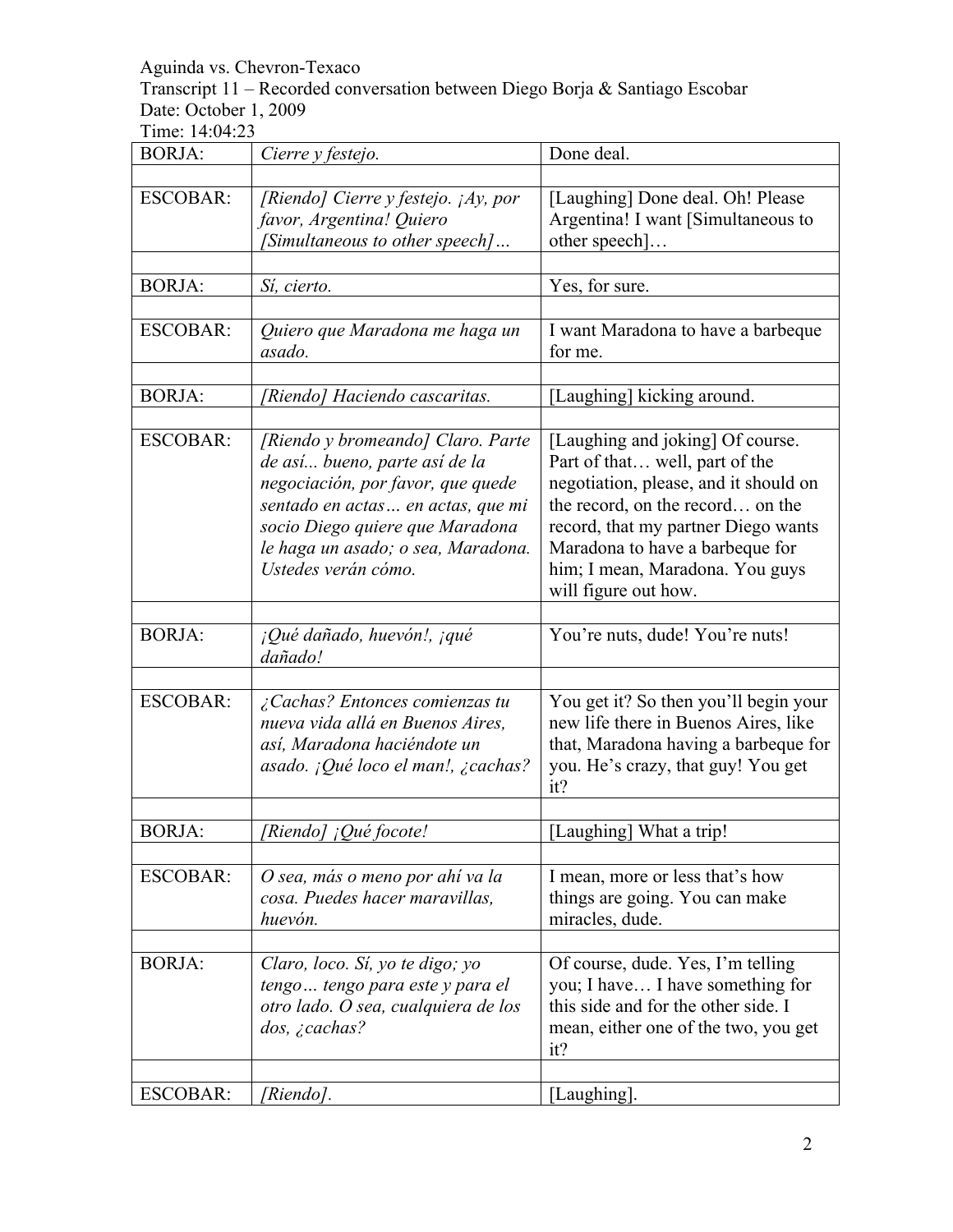Transcript 11 – Recorded conversation between Diego Borja & Santiago Escobar Date: October 1, 2009

| <b>BORJA:</b>   | ¡Yo soy una puta!                    | I'm a whore!                              |
|-----------------|--------------------------------------|-------------------------------------------|
|                 |                                      |                                           |
| <b>ESCOBAR:</b> | De ley. Entonces, "¿Y tú cuánto      | For sure. Then, "And how much are         |
|                 | vales?", te van a decir.             | you worth?" They're going to ask          |
|                 |                                      | you.                                      |
|                 |                                      |                                           |
| <b>BORJA:</b>   | Yo no tengo precio. O sea, yo como   | I have no price. I mean, I as a person.   |
|                 | persona. Lo que tengo, sí.           | What I have, yes.                         |
|                 |                                      |                                           |
| <b>ESCOBAR:</b> | ¿Cómo, cómo?                         | What, what?                               |
|                 |                                      |                                           |
| <b>BORJA:</b>   | Yo, como persona, no tengo precio.   | I, as a person, have no price. What       |
|                 | Lo que  lo que tengo                 | what I have [Unintelligible] I            |
|                 | [Unintelligible]  o sea, como ellos  | mean, the way they present it, what I     |
|                 | lo presenten, lo que yo tengo        | have can even it could be that it         |
|                 | inclusive puede puede ser que ni     | doesn't even turn up as if I provided     |
|                 | siquiera aparezca como que yo les    | them with that, you get it?               |
|                 | proveí de eso, ¿cachas?              |                                           |
|                 |                                      |                                           |
| <b>ESCOBAR:</b> | Claro.                               | Of course.                                |
|                 |                                      |                                           |
| <b>BORJA:</b>   | Todo tiene un todo tiene un punto    | Everything has a everything has a         |
|                 | de vista. O sea, una cosa que yo     | point of view. In other words, one        |
|                 | que yo hable y ya involucre a mi     | thing is if I if I talk and I get         |
|                 | persona; ya eso sí, ¡puta, carísimo! | involved; that's super expensive,         |
|                 | Pero otra cosa es que yo les pase    | shit, for sure! But it's another thing if |
|                 | vienen y les explique qué es lo que  | I give them  if they come and I           |
|                 | pasó con esto; eso es diferente.     | explain to them what happened with        |
|                 |                                      | this; that's different.                   |
|                 |                                      |                                           |
| <b>ESCOBAR:</b> | Claro, claro.                        | Of course, of course.                     |
|                 |                                      |                                           |
| <b>BORJA:</b>   | Yo no [Simultaneous to other         | I don't [Simultaneous to other            |
|                 | $\mathit{speed}\$                    | $\text{speed}$ ]                          |
|                 |                                      |                                           |
| <b>ESCOBAR:</b> | O sea, no necesariamente no          | I mean, not necessarily you don't         |
|                 | necesariamente tienes que cagarte    | necessarily have to shit yourself,        |
|                 | vos, huevón.                         | dude.                                     |
|                 |                                      |                                           |
| <b>BORJA:</b>   | No, no, no; para nada. O sea, todo,  | No, no, no; not at all. I mean,           |
|                 | por eso te digo, todo es combo uno,  | everything, that's why I'm telling        |
|                 | combo dos. Depende de la             | you, everything is combo number           |
|                 | primero depende de la                | one, combo number two. It depends         |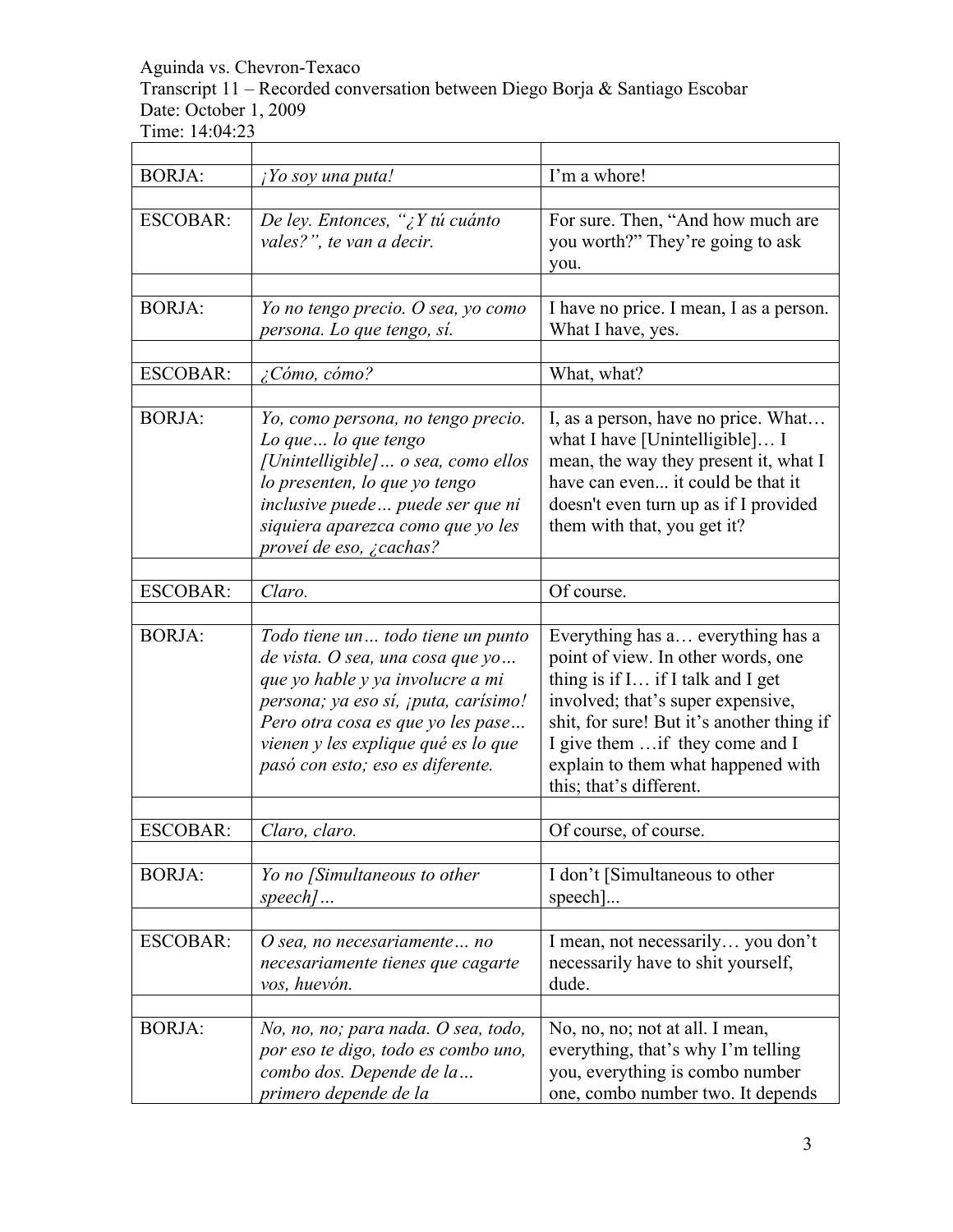Transcript 11 – Recorded conversation between Diego Borja & Santiago Escobar Date: October 1, 2009

|                 | disponibilidad, de la aceptación<br>que tengan, y de las ganas,<br>¿cachas?, porque a lo mejor los<br>manes están tan enojados conmigo<br>que no quieren saber, ¿cachas?,<br>quieren cagarme. Y van a decir:<br>"Ve, el man nos está tratando de<br>estafar a nosotros ahora y trata de<br>sacar una publicidad barata<br>diciendo eso".          | on the first it depends on the<br>availability, the acceptance it gets,<br>and the desire, get it? Because<br>perhaps those guys are so mad at me<br>that they don't want to know, you get<br>it? They want to screw me. And<br>they're going to say, "Look, the<br>guy's trying to cheat us now, and<br>trying to get some cheap publicity<br>saying that."                                        |
|-----------------|---------------------------------------------------------------------------------------------------------------------------------------------------------------------------------------------------------------------------------------------------------------------------------------------------------------------------------------------------|-----------------------------------------------------------------------------------------------------------------------------------------------------------------------------------------------------------------------------------------------------------------------------------------------------------------------------------------------------------------------------------------------------|
| <b>ESCOBAR:</b> | [Riendo] "Ahora el man quiere<br>cobrarnos a nosotros".                                                                                                                                                                                                                                                                                           | [Laughing] "Now the guy wants to<br>charge us."                                                                                                                                                                                                                                                                                                                                                     |
| <b>BORJA:</b>   | [Riendo].                                                                                                                                                                                                                                                                                                                                         | [Laughing].                                                                                                                                                                                                                                                                                                                                                                                         |
| <b>ESCOBAR:</b> | "Ese es un hijueputa, cobra a todos<br>los lados", loco.                                                                                                                                                                                                                                                                                          | "That son of a bitch, he's charging all<br>sides," dude.                                                                                                                                                                                                                                                                                                                                            |
| <b>BORJA:</b>   | [Riendo] ¿Sí cachas? Entonces, por<br>eso te digo que primero tienes<br>que  o sea, sondéale. O sea, lo que<br>tú dices de estos manes y todo eso<br>es una buena cosa, pero sondéale,<br>loco y tú me tú dil o sea, veles<br>qué te parecen y me avisas, y en<br>base a eso ahí decidimos.                                                       | [Laughing] Yes, you get it? Then,<br>that's why I'm telling you that first<br>you have to I mean, test it. I mean,<br>what you say about these guys and<br>all that is a good thing, but probe it,<br>dude and you you tell I mean,<br>see what they seem like to you, and<br>let me know, and based on that we'll<br>decide.                                                                       |
| <b>ESCOBAR:</b> | Claro. Hay que sondear a ver a<br>ve si es que ellos  si es que ellos<br>quieren o sea, si es que hay la<br>voluntad y si tienen el billete para<br>que te pases de lado, punto.                                                                                                                                                                  | Of course. We have to probe to see<br>to see if they if they want I<br>mean, if there's will and if they have<br>the dough so you change sides,<br>period.                                                                                                                                                                                                                                          |
| <b>BORJA:</b>   | Claro. Verás, porque tú<br>simplemente lo que haces es una<br>pregunta nomás. O sea, tú dices:<br>"Oye", ¿cómo se llamaba la<br>man?, Belén; "Oye Belén, ¿qué<br>pasaría si te digo esto? O sea, ¿qué<br>opinas de esto?, porque sí, sí tengo,<br>por si acaso". Y nada más,<br>¿cachas?, eso es todo lo que<br>necesitas dejar. El ser humano se | Of course. You'll see, because what<br>you do is simply ask, that's all. I<br>mean, you say, "Hey," what's the<br>woman's name? Belen, "Hey Belen,<br>what would happen if I told you this?<br>I mean, what do you think about<br>this? Because yes, yes I have, just in<br>case." And nothing more, you get it?<br>That's all you need to leave. Human<br>nature will take care of the rest out of |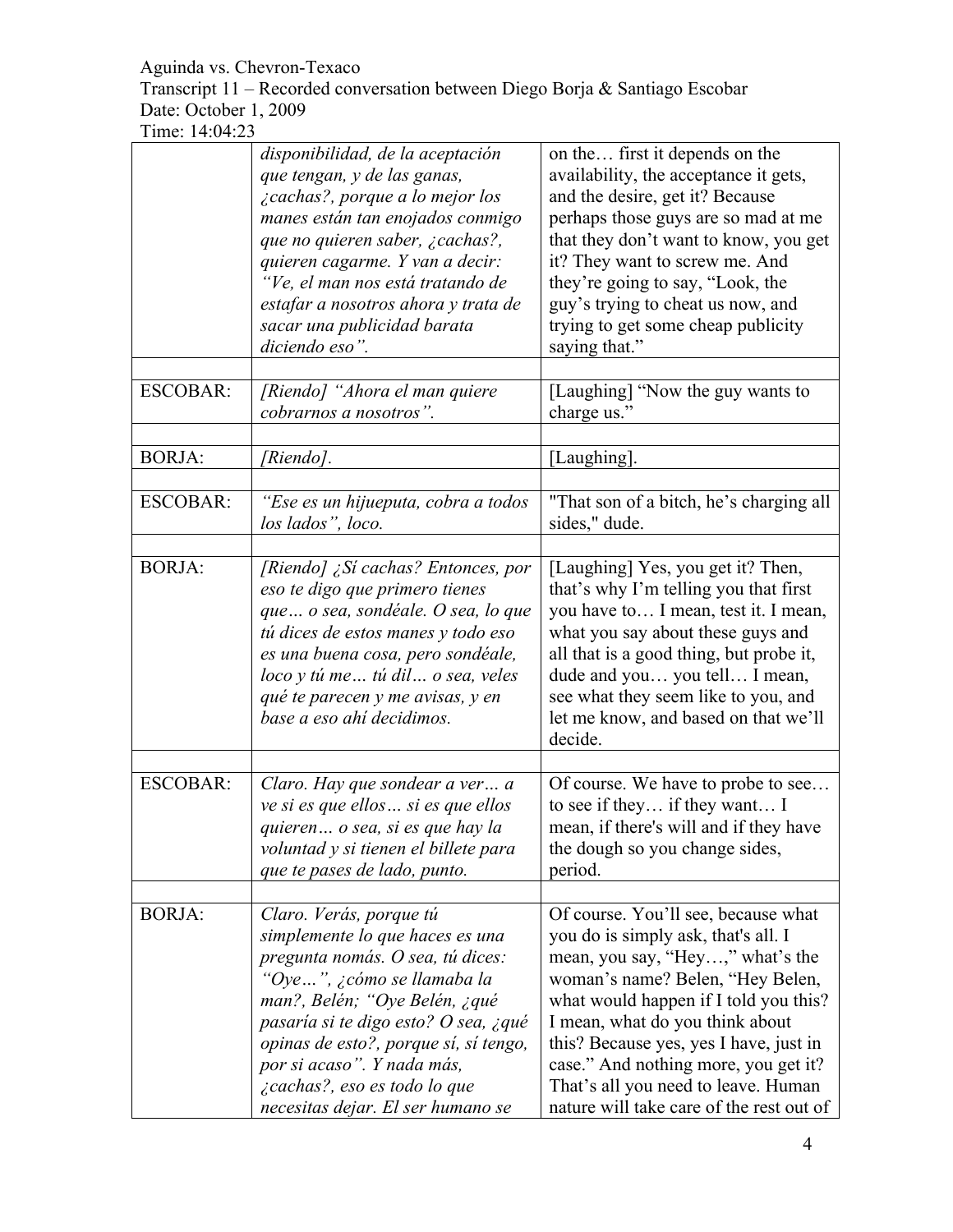Transcript 11 – Recorded conversation between Diego Borja & Santiago Escobar Date: October 1, 2009

|                 | encarga de hacer el resto por<br>curiosidad, por llegar arriba, por<br>$lo$ <i>ist</i> me entiendes?                                                                                                                                                                                                                                                                                                   | curiosity, to get to the top, for the<br>Yes, you understand me?                                                                                                                                                                                                                                                                                                                                                |
|-----------------|--------------------------------------------------------------------------------------------------------------------------------------------------------------------------------------------------------------------------------------------------------------------------------------------------------------------------------------------------------------------------------------------------------|-----------------------------------------------------------------------------------------------------------------------------------------------------------------------------------------------------------------------------------------------------------------------------------------------------------------------------------------------------------------------------------------------------------------|
|                 |                                                                                                                                                                                                                                                                                                                                                                                                        |                                                                                                                                                                                                                                                                                                                                                                                                                 |
| <b>ESCOBAR:</b> | O sea, vos dices, solo le lanzo la<br>le dejo la  la posibilidad. O sea, le<br>pongo: "Oye, ¿sabes qué?, hay esta<br>posibilidad de que el el amigo<br>quiere venirse, cambiarse de<br>bando".                                                                                                                                                                                                         | I mean, you say, I just throw them<br>the I'll leave them with the<br>possibility. In other words, I'd put it,<br>"Hey, you know what? There's this<br>possibility that the my friend<br>wants to come, change sides."                                                                                                                                                                                          |
| <b>BORJA:</b>   | Claro. O sea, tú le dices: "Mira,<br>hay la posibilidad. O sea, él<br>conoce  él conoce  " Más que<br>cambiarse de bando, no lo digas así<br>porque suena horrible, sino dile:<br>"Él tiene la información del otro<br>lado. O sea, que les puede ayudar<br>un montón. Todavía no ha dado<br>ninguna declaración. ¿Qué te<br>parece? O sea", ¿sí me<br>entiendes?, o sea, más como que<br>diplomático. | Of course. I mean, you tell her,<br>"Look, there's a possibility. I mean,<br>he knows he knows" More than<br>changing sides, don't say it like that<br>because it sounds awful, but tell her,<br>"He has information from the other<br>side. I mean, that can help you a lot.<br>He hasn't made any statements yet.<br>What do you think? I mean" Do<br>you understand me? I mean, more<br>like diplomatically. |
| <b>ESCOBAR:</b> | Ya, ya, ya. O sea, quieres que le<br>haga que suene más bonito.                                                                                                                                                                                                                                                                                                                                        | Yeah, yeah, yeah. In other words,<br>you want me to make it sound<br>prettier.                                                                                                                                                                                                                                                                                                                                  |
|                 |                                                                                                                                                                                                                                                                                                                                                                                                        |                                                                                                                                                                                                                                                                                                                                                                                                                 |
| <b>BORJA:</b>   | Sí.                                                                                                                                                                                                                                                                                                                                                                                                    | Yes.                                                                                                                                                                                                                                                                                                                                                                                                            |
| <b>ESCOBAR:</b> | [Riendo] Ya, ya, ya, ya. Ya caché,<br>ya caché. O sea, quieres que sea<br>bien educado; o sea, bien polite a lo<br>gringo. Ellos siempre usan términos<br>bien así                                                                                                                                                                                                                                     | [Laughing] Yeah, yeah, yeah, yeah. I<br>got it, I got it. I mean, you want it to<br>be really polite; I mean, real polite,<br>gringo style. They always use nice<br>terms like that                                                                                                                                                                                                                             |
| <b>BORJA:</b>   |                                                                                                                                                                                                                                                                                                                                                                                                        |                                                                                                                                                                                                                                                                                                                                                                                                                 |
|                 | Claro. ¿Porque sabes por qué te<br>digo?, porque de una te va a poner<br>en otra posición también de<br>negociador a ti. No es que, "Oye, se<br>cambia, ¿cuánto hay?", y plum;<br>sino que, "Miren; o sea, señores,<br>esto va claro, es importantísimo<br>lo que Diego tiene porque<br>simplemente no habla de cómo                                                                                   | Of course. Because, you know why<br>I'm telling you that? Because you'll<br>immediately put yourself in another<br>position as negotiator, also. It's not<br>that, "Hey, he's switching, how much<br>is there?" And boom, but that,<br>"Look; I mean, gentlemen, this<br>goes of course, what Diego has is<br>very important because simply put,                                                                |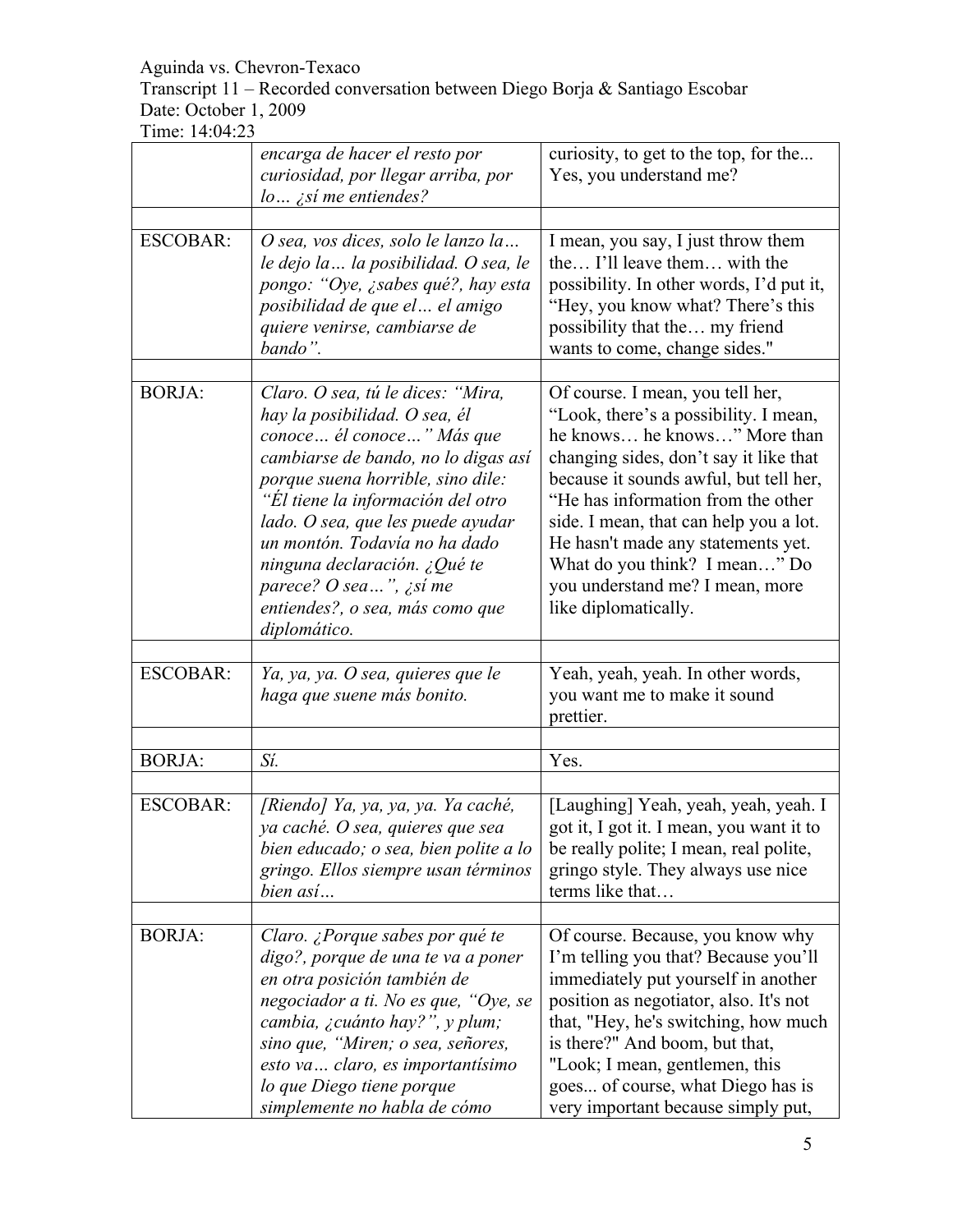Transcript 11 – Recorded conversation between Diego Borja & Santiago Escobar Date: October 1, 2009

|                 | pasaron verdaderamente las cosas<br>sino que adicionalmente toda la<br>historia que haya tenido con la<br>compañía". O sea, entonces estás<br>diciendo lo mismo pero les dejas<br>más picados, ¿cachas?                                                               | he doesn't just talk about how things<br>really happened, but additionally the<br>entire history he's had with the<br>company." So, then you're saying the<br>same thing, but you'll pique their<br>interest, you get it? |
|-----------------|-----------------------------------------------------------------------------------------------------------------------------------------------------------------------------------------------------------------------------------------------------------------------|---------------------------------------------------------------------------------------------------------------------------------------------------------------------------------------------------------------------------|
| <b>ESCOBAR:</b> | Oye, ¿y ellos sa ellos sí saben de<br>que vos estuviste trabajando con la<br>Texaco todo el tiempo y todo eso?                                                                                                                                                        | Hey, and theythey know that you<br>were working with Texaco the whole<br>time and all that?                                                                                                                               |
| <b>BORJA:</b>   | No.                                                                                                                                                                                                                                                                   | No.                                                                                                                                                                                                                       |
| <b>ESCOBAR:</b> | ¿No saben eso? ¿Cómo es eso?                                                                                                                                                                                                                                          | They don't know that? How's that?                                                                                                                                                                                         |
| <b>BORJA:</b>   | No saben pues, loco. No ves que<br>cuando sacaron el comunicado<br>dijeron que me habían contratado a<br>mí la empresa sacó un<br>comunicado [Unintelligible] en<br>donde dicen que me habían<br>contratado a mí para hacer las<br>últimas ocho inspecciones, huevón. | Well, they don't know, dude. Don't<br>you see that when they came out<br>with the communiqué<br>[Unintelligible] where they say they<br>had hired me to do the last eight<br>inspections, dude.                           |
| <b>ESCOBAR:</b> | ¿Eso dijo Texaco?                                                                                                                                                                                                                                                     | That's what Texaco said?                                                                                                                                                                                                  |
| <b>BORJA:</b>   | Eso dijo, claro.                                                                                                                                                                                                                                                      | That's what they said, of course.                                                                                                                                                                                         |
| <b>ESCOBAR:</b> | Ya.                                                                                                                                                                                                                                                                   | Yeah.                                                                                                                                                                                                                     |
| <b>BORJA:</b>   | Entonces ellos piensan que yo fui<br>contratado a lo último, huevón,<br>¿cachas?                                                                                                                                                                                      | So then they think that I was hired at<br>the end, dude, you get it?                                                                                                                                                      |
| <b>ESCOBAR:</b> | Pero eso es                                                                                                                                                                                                                                                           | But that is                                                                                                                                                                                                               |
| <b>BORJA:</b>   | O sea, eso no es verdad. Yo estoy<br>desde que  o sea, quien contrató<br>inclusive hasta la casa donde se<br>iban a hacer los análisis fui yo,<br>¿cachas?, desde el 2004.                                                                                            | I mean, that's not true. I'm since<br>then I mean, I was the one who<br>even contracted for the house where<br>they were going to do the analysis,<br>you get it? Since 2004.                                             |
| <b>ESCOBAR:</b> | O sea, han pasado cinco años,<br>huevón.                                                                                                                                                                                                                              | I mean, it's been five years, dude.                                                                                                                                                                                       |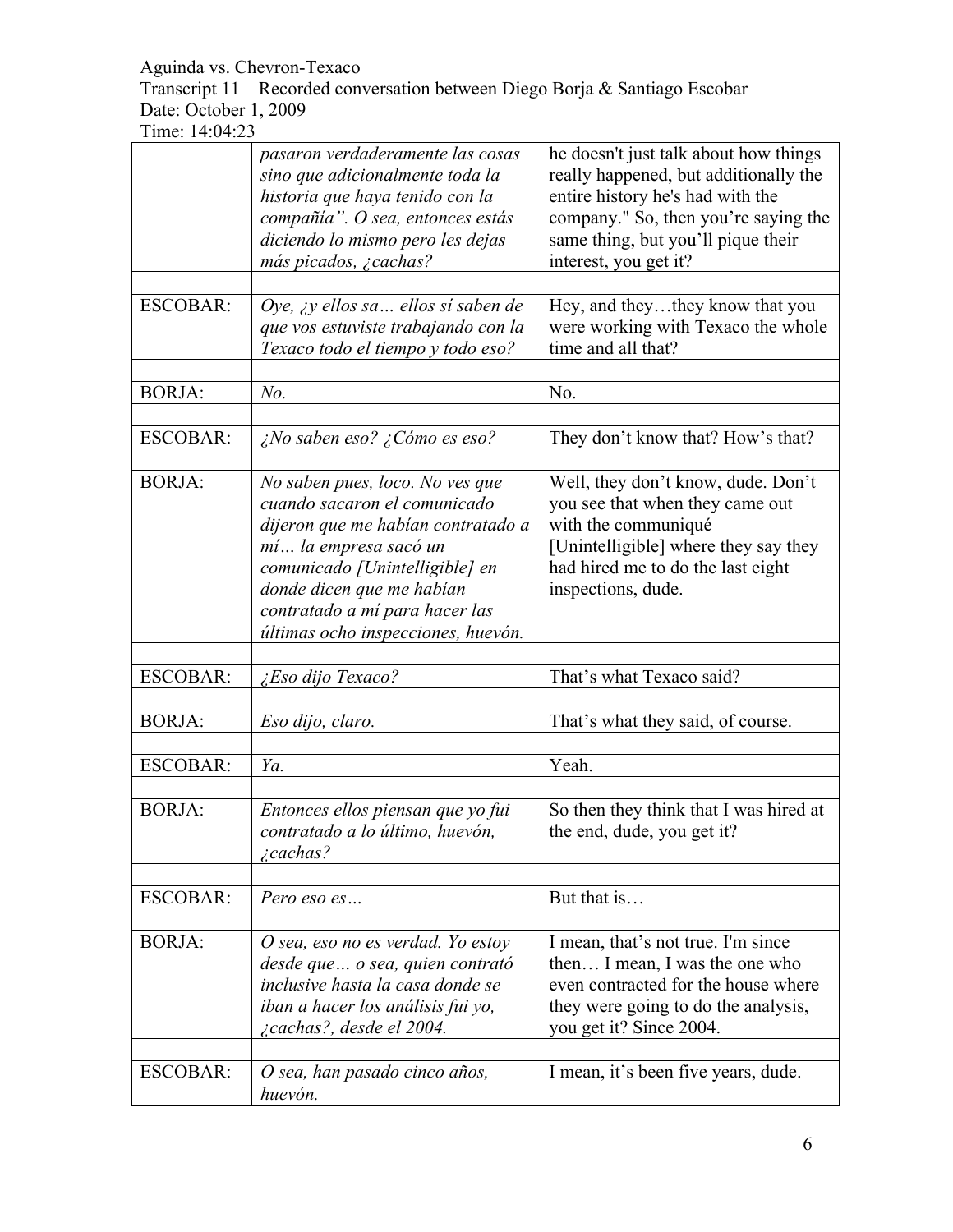Aguinda vs. Chevron-Texaco Transcript 11 – Recorded conversation between Diego Borja & Santiago Escobar Date: October 1, 2009 Time: 14:04:23

| <b>BORJA:</b>   | Claro.                                                                                                                                                                                                                                                                                                                                                                                                                                      | Of course.                                                                                                                                                                                                                                                                                                                                                                                                                                                    |
|-----------------|---------------------------------------------------------------------------------------------------------------------------------------------------------------------------------------------------------------------------------------------------------------------------------------------------------------------------------------------------------------------------------------------------------------------------------------------|---------------------------------------------------------------------------------------------------------------------------------------------------------------------------------------------------------------------------------------------------------------------------------------------------------------------------------------------------------------------------------------------------------------------------------------------------------------|
|                 |                                                                                                                                                                                                                                                                                                                                                                                                                                             |                                                                                                                                                                                                                                                                                                                                                                                                                                                               |
| <b>ESCOBAR:</b> | Cinco años. ¿Y qué pasaría? Y<br>¿pero y por qué no saben? O sea,<br>eso me parece tan raro, huevón.                                                                                                                                                                                                                                                                                                                                        | Five years. And what would<br>happen? And but, why don't<br>they know? I mean, that seems so<br>weird to me, dude.                                                                                                                                                                                                                                                                                                                                            |
| <b>BORJA:</b>   | Porque son unos idiotas, huevón.<br>Te juro que son no saben ver bien<br>las cosas, huevón. O sea, no saben<br>dónde buscar.                                                                                                                                                                                                                                                                                                                | Because they are idiots, dude. I<br>swear to you that they're they<br>don't know how to see things right,<br>dude. I mean, they don't know where<br>to look.                                                                                                                                                                                                                                                                                                  |
| <b>ESCOBAR:</b> | ¿Pero en qué afectaría?, ¿en qué<br>afectaría si es que ellos se enteran<br>de que vos ya estuviste desde hace<br>cinco años trabajando con Texaco?                                                                                                                                                                                                                                                                                         | But how would that affect? How<br>would it affect things if they found<br>out that you were already working<br>for Texaco, five years ago?                                                                                                                                                                                                                                                                                                                    |
| <b>BORJA:</b>   | El problema afectaría en que<br>ellos están tratando de establecer<br>una relación, ¿cachas? O sea, ellos<br>dicen, por ejemplo, que tengo un<br>pariente trabajando ahí. Claro, mi<br>tío es el representante legal de la<br>compañía, ¿cachas? Ellos están<br>ellos están tratando de establecer<br>relación conmigo y por qué mi<br>familia tiene, como dicen, "long<br>ties with the company", o sea,<br>largas líneas con la compañía. | The problem it would affect it<br>because they're trying to establish a<br>relationship, you get it? In other<br>words, they say, for example, that I<br>have a relative working there. Of<br>course, my uncle is the legal<br>representative for the company, you<br>get it? They are they are trying to<br>establish a relationship with me and<br>why my family has, as they say,<br>"long ties with the company1," I<br>mean, long ties with the company. |
|                 |                                                                                                                                                                                                                                                                                                                                                                                                                                             |                                                                                                                                                                                                                                                                                                                                                                                                                                                               |
| ESCOBAR:        | Ajá.                                                                                                                                                                                                                                                                                                                                                                                                                                        | Uh huh.                                                                                                                                                                                                                                                                                                                                                                                                                                                       |
| <b>BORJA:</b>   | Entonces ellos han dicho: " $\frac{1}{4}$ y!,<br>que tiene un primo trabajando ahí".<br>Ni siquiera es primo, es mi tío, loco,<br>¿cachas?, que el man trabaja 30<br>años ahí. Es el representante legal<br>para la compra y venta de crudo de<br>Chevrón. O sea, ellos no saben que,<br>¡puta!, hasta mi esposa trabajó<br>cuatro años ahí, ¿cachas? O sea,                                                                                | So they've said, "Oh! He's got a<br>cousin working there." He's not even<br>a cousin, he's my uncle, dude, you<br>get it? The guy's worked there 30<br>years. He's the legal representative<br>for acquisitions and sales of crude for<br>Chevron. I mean, they don't know<br>that, shit! Even my wife worked<br>there four years, you get it? I mean,                                                                                                        |

 $\overline{a}$ 1 Translator's note: Said in English.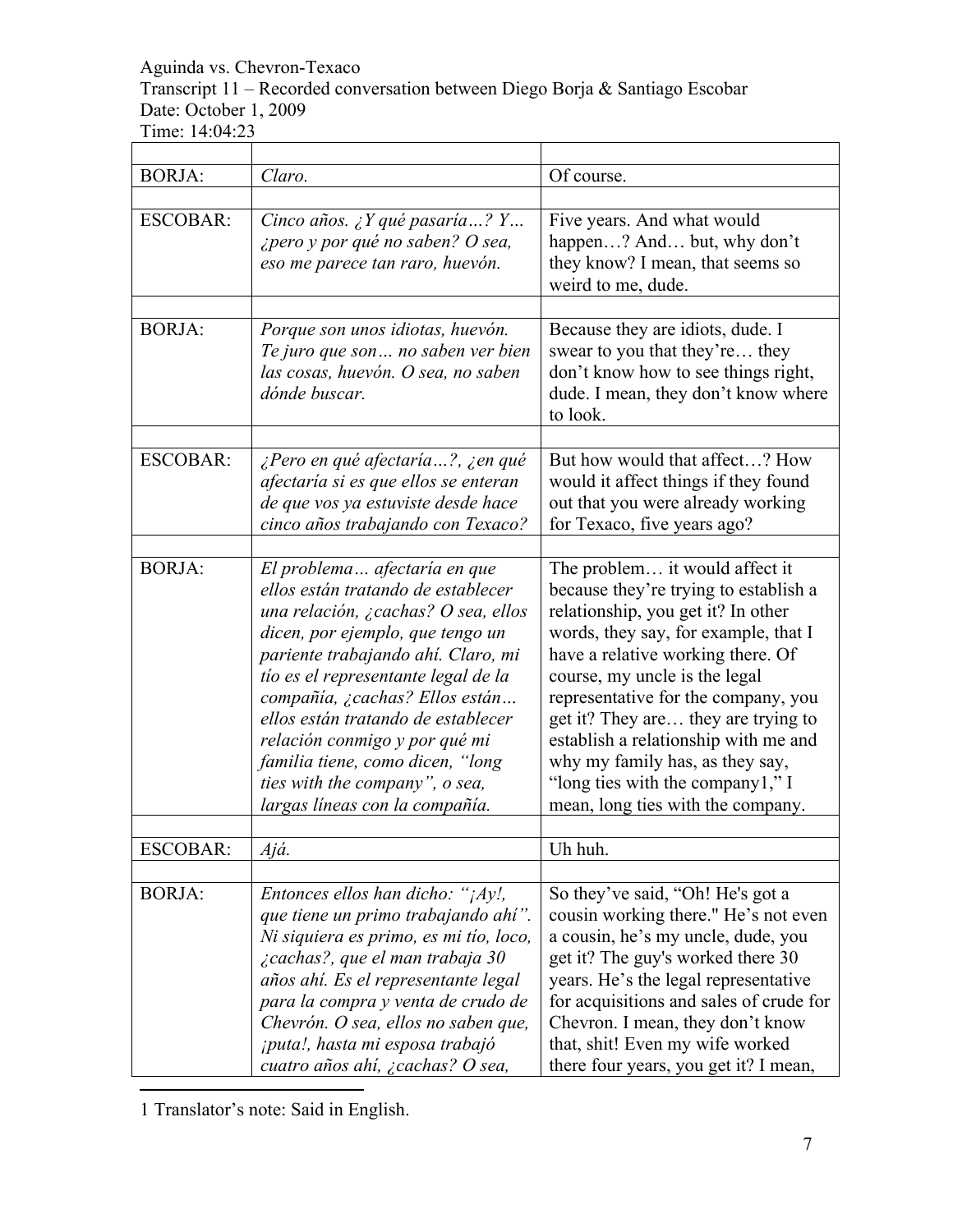Transcript 11 – Recorded conversation between Diego Borja & Santiago Escobar Date: October 1, 2009

|                 | cosa locazas que nos podrían<br>cagar.                                                                                                                                 | crazy things that could screw us.                                                                                                                                   |
|-----------------|------------------------------------------------------------------------------------------------------------------------------------------------------------------------|---------------------------------------------------------------------------------------------------------------------------------------------------------------------|
|                 |                                                                                                                                                                        |                                                                                                                                                                     |
| <b>ESCOBAR:</b> | ¿La Sara trabajó cuatro años<br>también ahí?                                                                                                                           | Sara worked there four years also?                                                                                                                                  |
| <b>BORJA:</b>   | Claro, mi perno. ¿No te acuerdas?                                                                                                                                      | Of course, my brother Don't you<br>remember?                                                                                                                        |
| <b>ESCOBAR:</b> | jAh, de ley! Pero ella trabajaba en<br>otra empresa. O sea ¿o en tu<br>misma?                                                                                          | Oh, for sure! But she worked in<br>another company. I mean or in<br>yours?                                                                                          |
|                 |                                                                                                                                                                        |                                                                                                                                                                     |
| <b>BORJA:</b>   | Es que esa es la cosa, JA-JA. Son<br>cosas que no son claras para nadie<br>pero yo las puedo clarificar<br>dependiendo de a quién tenga que<br>clarificarlas, ¿cachas? | That's the thing, ha-ha. Those are<br>things that aren't clear for anyone,<br>but I can clarify them depending on<br>to whom I have to clarify them, you<br>get it? |
|                 |                                                                                                                                                                        |                                                                                                                                                                     |
| <b>ESCOBAR:</b> | Ya.                                                                                                                                                                    | Yeah.                                                                                                                                                               |
| <b>BORJA:</b>   | O sea, era mi misma oficina, la<br>Sara estaba en el mismo escritorio<br>acá, yo acá y éramos  yo llegué a<br>tener hasta cuatro empleados en la<br>misma oficina.     | In other words, it was my office,<br>Sara was at my desk here, I was here<br>and we were I had up to four<br>employees at one time in the same<br>office.           |
|                 |                                                                                                                                                                        |                                                                                                                                                                     |
| <b>ESCOBAR:</b> | [Riendo] O sea, las mismas las<br>cuatro empresas tenían la misma<br>dirección.                                                                                        | [Laughing] In other words, the<br>same the four companies have the<br>same address.                                                                                 |
|                 |                                                                                                                                                                        |                                                                                                                                                                     |
| <b>BORJA:</b>   | Toditas, huevón.                                                                                                                                                       | All of them, dude.                                                                                                                                                  |
| <b>ESCOBAR:</b> | Ya te cacho. Entonces la Sara<br>manejaba una, vos otra y así.                                                                                                         | Now, I get you. So Sara managed<br>one, you the other, and like that.                                                                                               |
| <b>BORJA:</b>   | Todo en confianza.                                                                                                                                                     | All among friends.                                                                                                                                                  |
|                 |                                                                                                                                                                        |                                                                                                                                                                     |
| <b>ESCOBAR:</b> | Claro.                                                                                                                                                                 | Of course.                                                                                                                                                          |
|                 |                                                                                                                                                                        |                                                                                                                                                                     |
| <b>BORJA:</b>   | [Riendo].                                                                                                                                                              | [Laughing].                                                                                                                                                         |
|                 |                                                                                                                                                                        |                                                                                                                                                                     |
| <b>ESCOBAR:</b> | O sea, hiciste buen billete, ¿no?                                                                                                                                      | In other words, you made good<br>money, right?                                                                                                                      |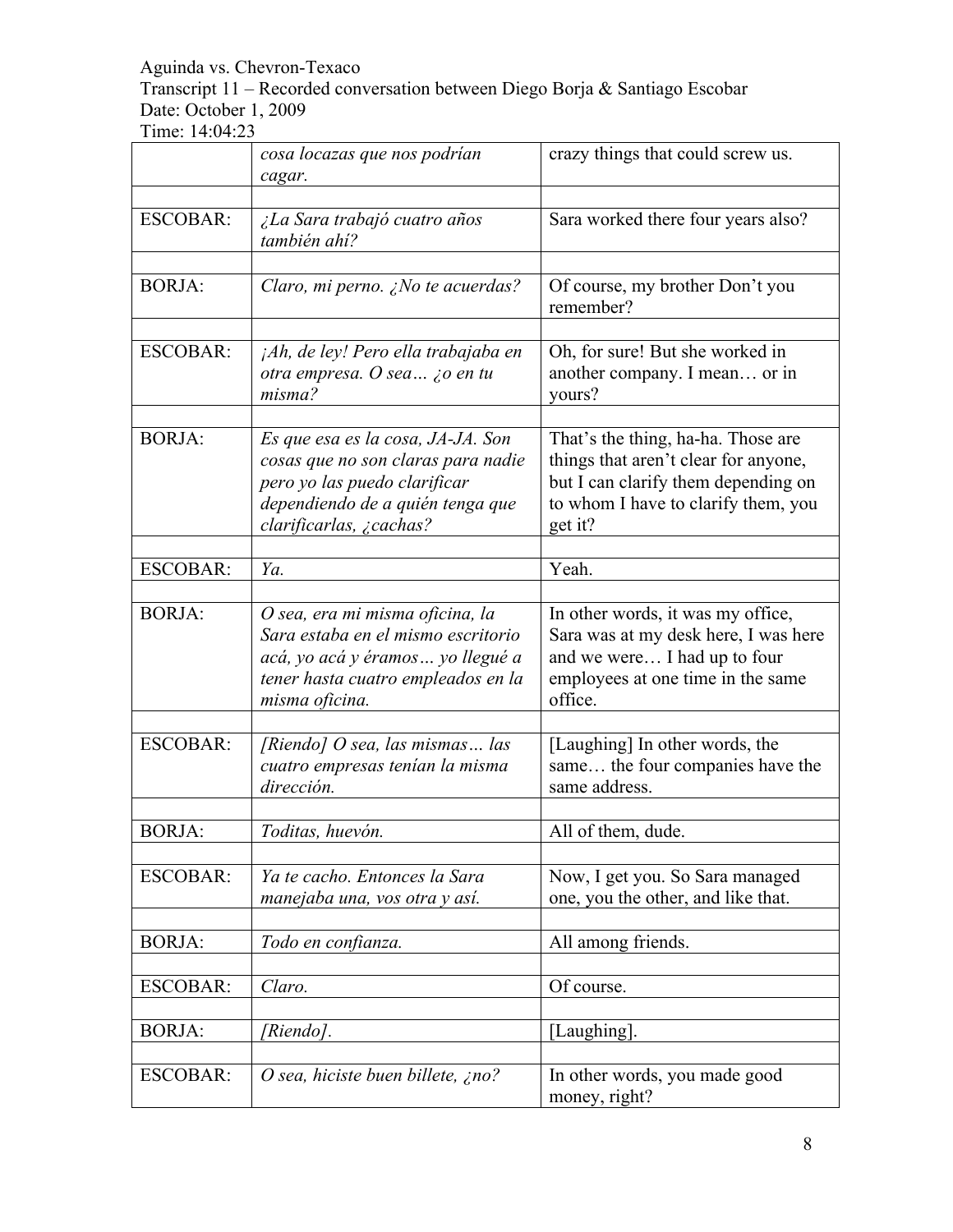Transcript 11 – Recorded conversation between Diego Borja & Santiago Escobar Date: October 1, 2009 

| <b>BORJA:</b>   | Claro, huevón.                                                                                                                                                                                                                                                                                                                                                                                                                                                                                                                                                                                                                                                                                                                                                                                                                                                                                          | Of course, dude.                                                                                                                                                                                                                                                                                                                                                                                                                                                                                                                                                                                                                                                                                                                                                                                                                                                                                                                                         |
|-----------------|---------------------------------------------------------------------------------------------------------------------------------------------------------------------------------------------------------------------------------------------------------------------------------------------------------------------------------------------------------------------------------------------------------------------------------------------------------------------------------------------------------------------------------------------------------------------------------------------------------------------------------------------------------------------------------------------------------------------------------------------------------------------------------------------------------------------------------------------------------------------------------------------------------|----------------------------------------------------------------------------------------------------------------------------------------------------------------------------------------------------------------------------------------------------------------------------------------------------------------------------------------------------------------------------------------------------------------------------------------------------------------------------------------------------------------------------------------------------------------------------------------------------------------------------------------------------------------------------------------------------------------------------------------------------------------------------------------------------------------------------------------------------------------------------------------------------------------------------------------------------------|
| <b>ESCOBAR:</b> | Bien, bien ¿y cómo conectaste<br>vos esto? O sea, ¿por tu tío?, ¿tu tío<br>te ayudó a conectarte?                                                                                                                                                                                                                                                                                                                                                                                                                                                                                                                                                                                                                                                                                                                                                                                                       | Good, good and how did you<br>connect with all this? I mean,<br>through your uncle? Did you're<br>uncle help connect you?                                                                                                                                                                                                                                                                                                                                                                                                                                                                                                                                                                                                                                                                                                                                                                                                                                |
| <b>BORJA:</b>   |                                                                                                                                                                                                                                                                                                                                                                                                                                                                                                                                                                                                                                                                                                                                                                                                                                                                                                         |                                                                                                                                                                                                                                                                                                                                                                                                                                                                                                                                                                                                                                                                                                                                                                                                                                                                                                                                                          |
|                 | No, para nada.                                                                                                                                                                                                                                                                                                                                                                                                                                                                                                                                                                                                                                                                                                                                                                                                                                                                                          | No, not at all.                                                                                                                                                                                                                                                                                                                                                                                                                                                                                                                                                                                                                                                                                                                                                                                                                                                                                                                                          |
| <b>ESCOBAR:</b> | $Tu$ <i>ipor quién?</i>                                                                                                                                                                                                                                                                                                                                                                                                                                                                                                                                                                                                                                                                                                                                                                                                                                                                                 | You through whom?                                                                                                                                                                                                                                                                                                                                                                                                                                                                                                                                                                                                                                                                                                                                                                                                                                                                                                                                        |
| <b>BORJA:</b>   | Cuando yo entré la primera vez a<br>trabajar a Chevrón, yo entré a<br>Liteca, la parte de las gasolineras,<br>$\lambda$ cachas? $Y$                                                                                                                                                                                                                                                                                                                                                                                                                                                                                                                                                                                                                                                                                                                                                                     | When I first started to work with<br>Chevron, I started with Liteca, the<br>gas station part, you get it? And                                                                                                                                                                                                                                                                                                                                                                                                                                                                                                                                                                                                                                                                                                                                                                                                                                            |
| <b>ESCOBAR:</b> | ¿Pero quién te consiguió ese ? De<br>ley te ayudaron a conseguir ese<br>trabajo.                                                                                                                                                                                                                                                                                                                                                                                                                                                                                                                                                                                                                                                                                                                                                                                                                        | But who got you that? For sure<br>they helped you get that job.                                                                                                                                                                                                                                                                                                                                                                                                                                                                                                                                                                                                                                                                                                                                                                                                                                                                                          |
| <b>BORJA:</b>   | Claro. [Unintelligible] déjame<br>contarte; yo trabajé con Liteca,<br>trabajaba en las oficinas de Liteca<br>y ya, cuando yo dejé mi curriculum<br>como cualquier otra persona,<br><i>i</i> cachas? O sea, como un común y<br>silvestre, cuando salió en el<br>periódico. De ahí entré la primera<br>vez [Unintelligible]  Ellos no<br>supieron, la compañía no supo que<br>mi tío era el representante hasta un<br>año después, y después hubo tres<br>candidatos para lo posición en que<br>yo estuve, y me entrevistó gente de<br>acá; entre tres amigos de<br>[Unintelligible]. O sea, mi tío no<br>tuvo nada que ver. Ellos sabían que<br>era mi tio pero [Unintelligible] en<br>otro departamento, ¿cachas?<br>Entonces el man no, no  todo el<br>mundo pensaba eso, pero para<br>nada, loco. O sea, al contrario; ser<br>el sobrino de él lo único que hizo<br>fue que me ponen más atención, me | Of course. [Unintelligible] let me tell<br>you; I worked with Liteca, I worked<br>in Liteca's offices and then, when I<br>dropped off my CV like any other<br>person, you get it? I mean, like any<br>ordinary person, when it came out in<br>the newspaper. That's when I started<br>the first time [Unintelligible] They<br>didn't know, the company didn't<br>know that my uncle was the<br>representative until a year later, and<br>then there were three candidates for<br>the position that I had, and people<br>from here interviewed me; among<br>three friends from [Unintelligible]. In<br>other words, my uncle didn't have<br>anything to do with it. They knew he<br>was my uncle, but [Unintelligible] in<br>another department, you get it? So<br>they guy didn't, no everyone<br>thought that, but not at all, dude. I<br>mean, on the contrary; being his<br>nephew, the only thing that did was<br>they were paying more attention to |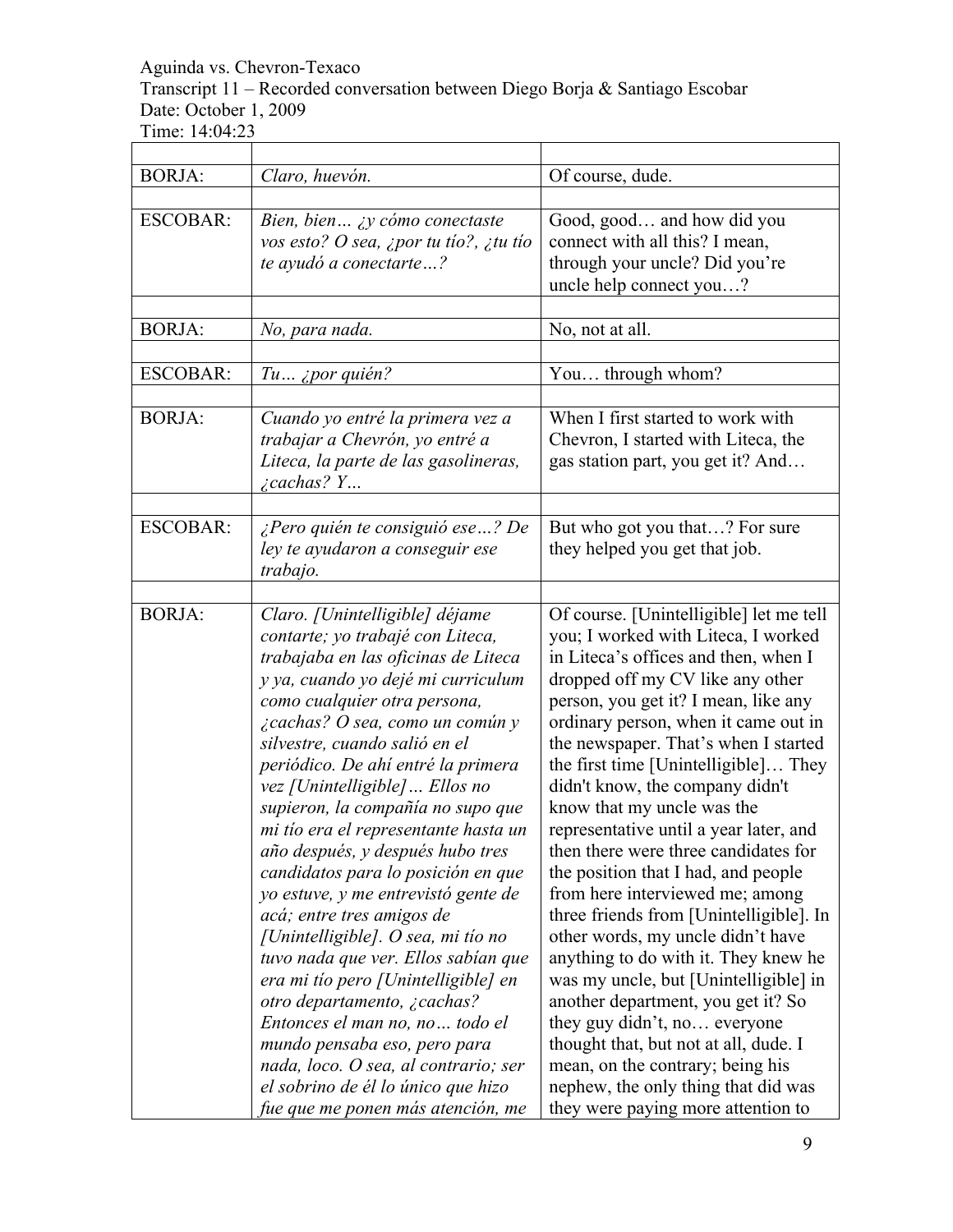Transcript 11 – Recorded conversation between Diego Borja & Santiago Escobar Date: October 1, 2009

|                 | están revisando más cada cosa que<br>hago, <i>i</i> cachas?                                                                                                                                                                                                                                                                                                                     | me, they were reviewing everything I<br>did, you get it?                                                                                                                                                                                                                                                                                                                                              |
|-----------------|---------------------------------------------------------------------------------------------------------------------------------------------------------------------------------------------------------------------------------------------------------------------------------------------------------------------------------------------------------------------------------|-------------------------------------------------------------------------------------------------------------------------------------------------------------------------------------------------------------------------------------------------------------------------------------------------------------------------------------------------------------------------------------------------------|
|                 |                                                                                                                                                                                                                                                                                                                                                                                 |                                                                                                                                                                                                                                                                                                                                                                                                       |
| <b>ESCOBAR:</b> | $iY$ quién te entrevistó a vos hace<br>cinco años cuando recién<br>empezaste?                                                                                                                                                                                                                                                                                                   | And who interviewed you five years<br>ago, when you first started?                                                                                                                                                                                                                                                                                                                                    |
| <b>BORJA:</b>   | ¡Eh! Un man de Chevrón, claro,<br>acá.                                                                                                                                                                                                                                                                                                                                          | Uh! A guy from Chevron, of course,<br>here.                                                                                                                                                                                                                                                                                                                                                           |
| <b>ESCOBAR:</b> | $jAh!$ O sea, que vos ya tienes una<br>relación, o sea, de negocios                                                                                                                                                                                                                                                                                                             | Oh! So, that you already have a<br>relationship, I mean, a business                                                                                                                                                                                                                                                                                                                                   |
| <b>BORJA:</b>   | Desde el día desde el día cero,<br>claro.                                                                                                                                                                                                                                                                                                                                       | From the day from day one, of<br>course.                                                                                                                                                                                                                                                                                                                                                              |
| <b>ESCOBAR:</b> | ¡Um! [Unintelligible]                                                                                                                                                                                                                                                                                                                                                           | Um! [Unintelligible]                                                                                                                                                                                                                                                                                                                                                                                  |
| <b>BORJA:</b>   | Entonces ahí, hay una bola de<br>cosas ahí, huevón.                                                                                                                                                                                                                                                                                                                             | Then there, there's a lot of things<br>there, dude.                                                                                                                                                                                                                                                                                                                                                   |
| <b>ESCOBAR:</b> | $\lambda$ Y esto no saben los demandantes?,<br>$\zeta$ o sí saben?                                                                                                                                                                                                                                                                                                              | And the plaintiffs don't know that?<br>Or do they?                                                                                                                                                                                                                                                                                                                                                    |
| <b>BORJA:</b>   | No, no saben. No saben nada, loco;<br>no saben nada.                                                                                                                                                                                                                                                                                                                            | No, they don't know. They don't<br>know anything, dude; they don't<br>know anything.                                                                                                                                                                                                                                                                                                                  |
| <b>ESCOBAR:</b> | [Riendo].                                                                                                                                                                                                                                                                                                                                                                       | [Laughing].                                                                                                                                                                                                                                                                                                                                                                                           |
| <b>BORJA:</b>   | O sea, no no ellos no saben<br>que es que tengo tantas cosas,<br>loco. O sea, por decirte, yo me fui<br>con este mismo man que me<br>contrató y el man que recibió la<br>primera información me fui a<br>investigar el laboratorio de los<br>demandantes bajo otro nombre, nos<br>botaron del laboratorio y ellos no<br>saben que es el mismo soy la<br>misma persona, ¿cachas? | I mean, no no they don't know<br>that because I have so many<br>things, dude. I mean, to tell you, I<br>went with this same guy who hired<br>me and the guy who got the first<br>information, I went to investigate the<br>plaintiff's laboratory under a<br>different name, they threw us out of<br>the laboratory and they don't know<br>it's the same guy that I'm the same<br>person, you get it? |
| <b>ESCOBAR:</b> | A ver, eso no te cacho.                                                                                                                                                                                                                                                                                                                                                         | Let's see, I didn't get that.                                                                                                                                                                                                                                                                                                                                                                         |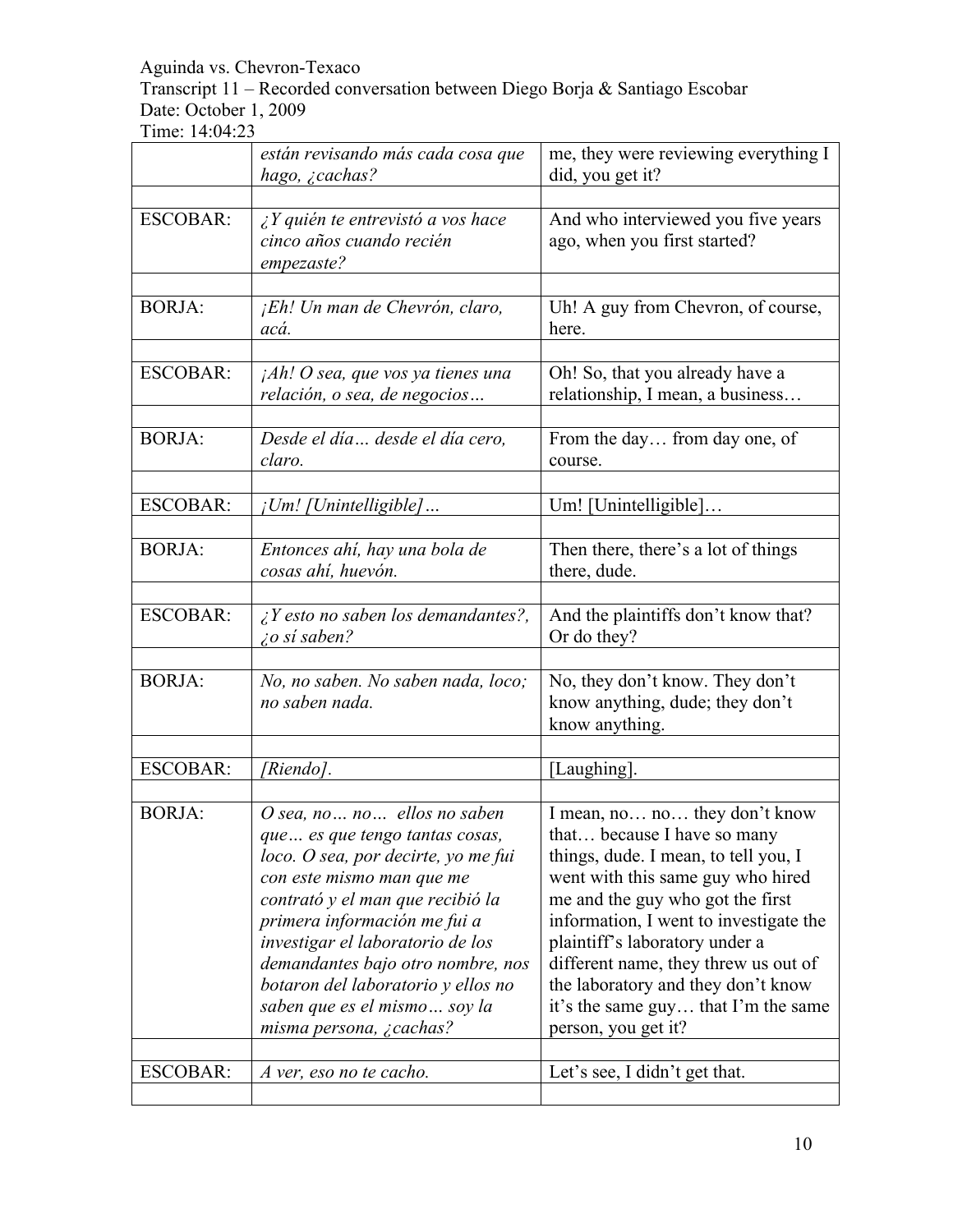Transcript 11 – Recorded conversation between Diego Borja & Santiago Escobar Date: October 1, 2009

| <b>BORJA:</b>   | Es que esas son cosas que  no<br>me da foca contarlo por aquí,<br>huevón.                                                                                                                                                                                                                                                                                                                                                 | It's because those are things that<br>no I get sick telling it here, dude.                                                                                                                                                                                                                                                                                                                                          |
|-----------------|---------------------------------------------------------------------------------------------------------------------------------------------------------------------------------------------------------------------------------------------------------------------------------------------------------------------------------------------------------------------------------------------------------------------------|---------------------------------------------------------------------------------------------------------------------------------------------------------------------------------------------------------------------------------------------------------------------------------------------------------------------------------------------------------------------------------------------------------------------|
|                 |                                                                                                                                                                                                                                                                                                                                                                                                                           |                                                                                                                                                                                                                                                                                                                                                                                                                     |
| <b>ESCOBAR:</b> | Ya.                                                                                                                                                                                                                                                                                                                                                                                                                       | Okay.                                                                                                                                                                                                                                                                                                                                                                                                               |
|                 |                                                                                                                                                                                                                                                                                                                                                                                                                           |                                                                                                                                                                                                                                                                                                                                                                                                                     |
| <b>BORJA:</b>   | Pero son cosas que, son locazas,<br>huevón; ¿cachas? O sea, yo  yo he<br>llegado al punto de  de hacer o<br>sea, de inclusive ir a ver el<br>laboratorio de los demandantes<br>utilizando las otras empresas que<br>pusimos para poder entrar<br>independientes, y sabíamos<br>exactamente qué tipo de análisis<br>estaban haciendo. O sea, ¡puta,<br>loco!, ya la cosa grosa, ¿cachas?<br>[Simultaneous to other speech] | But there are things that are super<br>crazy, dude, you get it? I mean, I<br>I've gone to the point of of<br>doing I mean, of even going to the<br>plaintiff's laboratory using the other<br>companies we set up to enter as<br>independent parties and we knew<br>exactly what kind of analysis they<br>were conducting. I mean, shit, dude!<br>Now it's a big deal, you get it?<br>[Simultaneous to other speech] |
|                 |                                                                                                                                                                                                                                                                                                                                                                                                                           |                                                                                                                                                                                                                                                                                                                                                                                                                     |
| <b>ESCOBAR:</b> | O sea, que el rato  el rato  o sea,<br>vos me estás hablando de las  de<br>las  de las  de las pruebas; o sea,<br>de los análisis que  de los  de<br>losya, de los ¿cómo se llama,<br>samples?                                                                                                                                                                                                                            | In other words, after awhile<br>awhile I mean, you're telling me<br>about the the the tests; I<br>mean, the analysis that of the of<br>the yeah, of the what's it called,<br>samples?                                                                                                                                                                                                                               |
|                 |                                                                                                                                                                                                                                                                                                                                                                                                                           |                                                                                                                                                                                                                                                                                                                                                                                                                     |
| <b>BORJA:</b>   | Claro. O sea, las  las muestras<br>que estos manes tomaban,<br>analizaban en un laboratorio y no<br>nos dejaban entrar a ver qué tipo<br>de laboratorio era, ¿cachas?                                                                                                                                                                                                                                                     | Of course. In other words, the the<br>samples these guys took, they<br>analyzed them in a laboratory, and<br>they didn't let us in to see what type<br>of laboratory it was, you get it?                                                                                                                                                                                                                            |
| <b>ESCOBAR:</b> | ¿Quién no los dejaba entrar a esos                                                                                                                                                                                                                                                                                                                                                                                        | Who didn't let you into those                                                                                                                                                                                                                                                                                                                                                                                       |
|                 | laboratorios?                                                                                                                                                                                                                                                                                                                                                                                                             | laboratories?                                                                                                                                                                                                                                                                                                                                                                                                       |
|                 |                                                                                                                                                                                                                                                                                                                                                                                                                           |                                                                                                                                                                                                                                                                                                                                                                                                                     |
| <b>BORJA:</b>   | Los dueños del laboratorio pues,<br>loco.                                                                                                                                                                                                                                                                                                                                                                                 | The owners of the laboratories, dude.                                                                                                                                                                                                                                                                                                                                                                               |
|                 |                                                                                                                                                                                                                                                                                                                                                                                                                           |                                                                                                                                                                                                                                                                                                                                                                                                                     |
| <b>ESCOBAR:</b> | <i>En dónde?</i>                                                                                                                                                                                                                                                                                                                                                                                                          | Where?                                                                                                                                                                                                                                                                                                                                                                                                              |
|                 |                                                                                                                                                                                                                                                                                                                                                                                                                           |                                                                                                                                                                                                                                                                                                                                                                                                                     |
| <b>BORJA:</b>   | En Ecuador.                                                                                                                                                                                                                                                                                                                                                                                                               | In Ecuador.                                                                                                                                                                                                                                                                                                                                                                                                         |
| <b>ESCOBAR:</b> |                                                                                                                                                                                                                                                                                                                                                                                                                           | They didn't let you in.                                                                                                                                                                                                                                                                                                                                                                                             |
|                 | No les dejaron entrar.                                                                                                                                                                                                                                                                                                                                                                                                    |                                                                                                                                                                                                                                                                                                                                                                                                                     |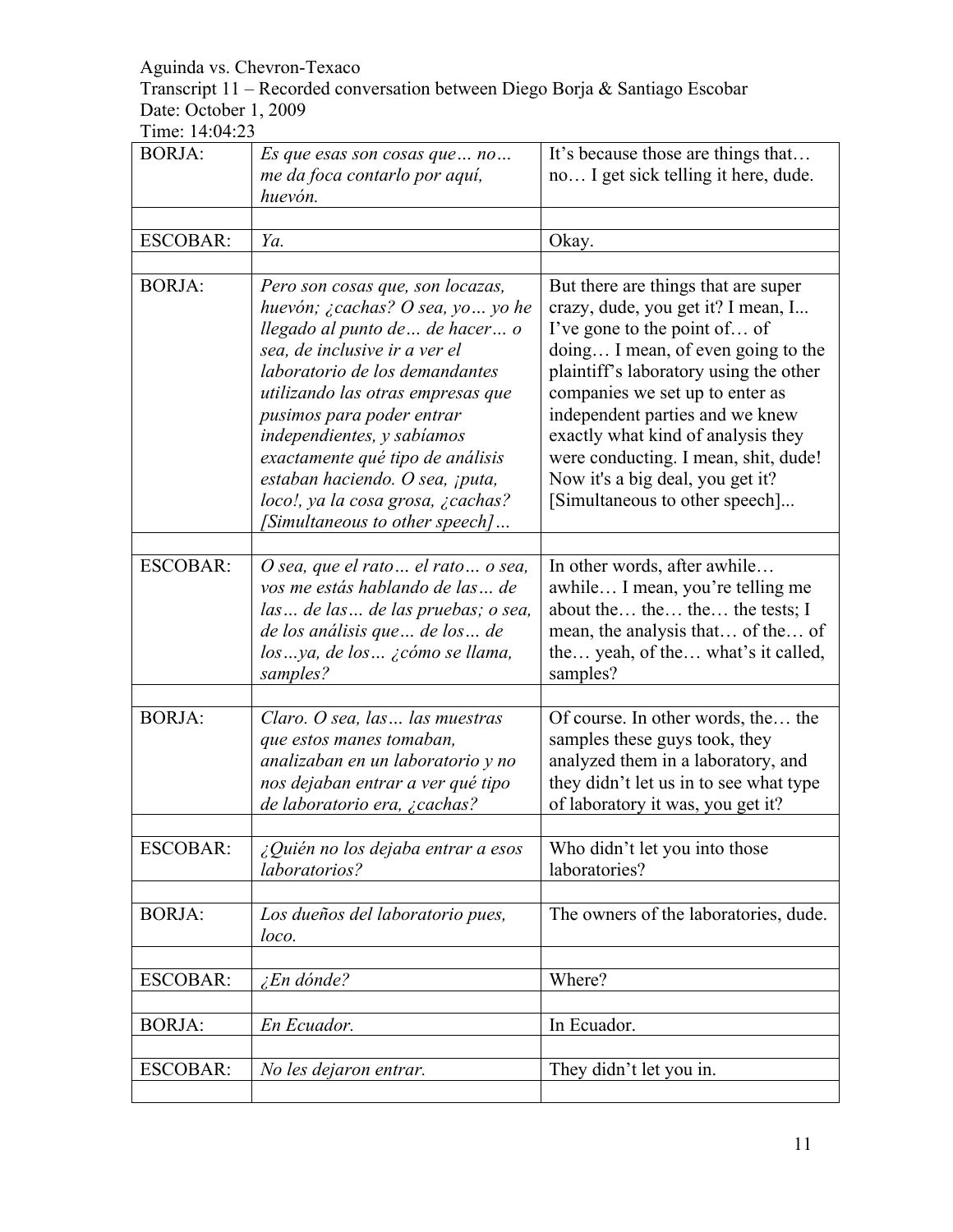Transcript 11 – Recorded conversation between Diego Borja & Santiago Escobar Date: October 1, 2009

| <b>BORJA:</b>   | Para ver cómo hacían sus análisis,<br>porque esos manes inventan los<br>análisis, ¿cachas?                                                                                                                                                                                                                                            | To see how they did their analysis,<br>because those guys make up the<br>analysis, you get it?                                                                                                                                                                                                            |
|-----------------|---------------------------------------------------------------------------------------------------------------------------------------------------------------------------------------------------------------------------------------------------------------------------------------------------------------------------------------|-----------------------------------------------------------------------------------------------------------------------------------------------------------------------------------------------------------------------------------------------------------------------------------------------------------|
| <b>ESCOBAR:</b> | Y vos entraste allá como que fueras<br>de los indígenas.                                                                                                                                                                                                                                                                              | And you went in as if you were from<br>the Indians.                                                                                                                                                                                                                                                       |
| <b>BORJA:</b>   | No, yo entré como un cualquier<br>otro ciudadano, ¡Perro de los<br>Palotes!, inclusive entré con uno de<br>los manes de acá, de los duros, de<br>esos que no hablaban ni siquiera<br>español, huevón. ¡Puta!, pero o<br>seas, es focote; es toda una historia<br>esa, loco, que tengo que contarte<br>[Simultaneous to other speech]. | No, I went in as any other citizen,<br>Joe Smith! I even went in with one of<br>the guys from here, one of the tough<br>guys, one of those who didn't even<br>speak Spanish, dude. Shit! But I<br>mean, it's a trip; that's quite a story,<br>dude, I have to tell you<br>[Simultaneous to other speech]. |
| <b>ESCOBAR:</b> | $\lambda$ Y para qué se metieron al<br>laboratorio ese? O sea, ¿cuál era el<br>objetivo de eso?                                                                                                                                                                                                                                       | And why did you go into that<br>laboratory? I mean, what was the<br>purpose of that?                                                                                                                                                                                                                      |
| <b>BORJA:</b>   | El objetivo es que queríamos<br>comprobar un par de cosas en<br>manejo de  en manejo de análisis,<br>huevón. Entonces ha habido cosas<br>como esas, ¿cachas?, que<br>[Simultaneous to other speech]                                                                                                                                   | The purpose is that we wanted to<br>prove a few things about the<br>management of the management of<br>the analysis, dude. So there's been<br>things like that, you get it? That<br>[Simultaneous to other speech]                                                                                        |
| <b>BORJA:</b>   | Y eso era ilegal, dices vos.                                                                                                                                                                                                                                                                                                          | And that was illegal, you're saying.                                                                                                                                                                                                                                                                      |
| <b>BORJA:</b>   | $jAh!$ De cierta manera, porque<br>no, no era ilegal, pero ¿cómo te<br>digo?, es parte del juego, ¿cachas?,<br>entonces son cosa que ellos no<br>tienen idea de cómo se  cómo<br>hemos venido jugando las cosas, ¿sí<br>me entiendes?                                                                                                 | Oh! In a certain way, because no,<br>it wasn't illegal, but How can I tell<br>you? It's part of the game, you get it?<br>So those are things that they have no<br>idea how it how we've been<br>playing things out, yes, you<br>understand?                                                               |
| <b>ESCOBAR:</b> | Ya.                                                                                                                                                                                                                                                                                                                                   | Okay.                                                                                                                                                                                                                                                                                                     |
| <b>BORJA:</b>   | O sea, eso es lo que te digo; a mí<br>no es algo que tengo que<br>sentarme contigo y explicarte en<br>vivo y en directo porque esto me da                                                                                                                                                                                             | I mean, that's what I'm telling you; I<br>don't it's something that I have to<br>sit down with you and explain it to<br>you in person because this trips me                                                                                                                                               |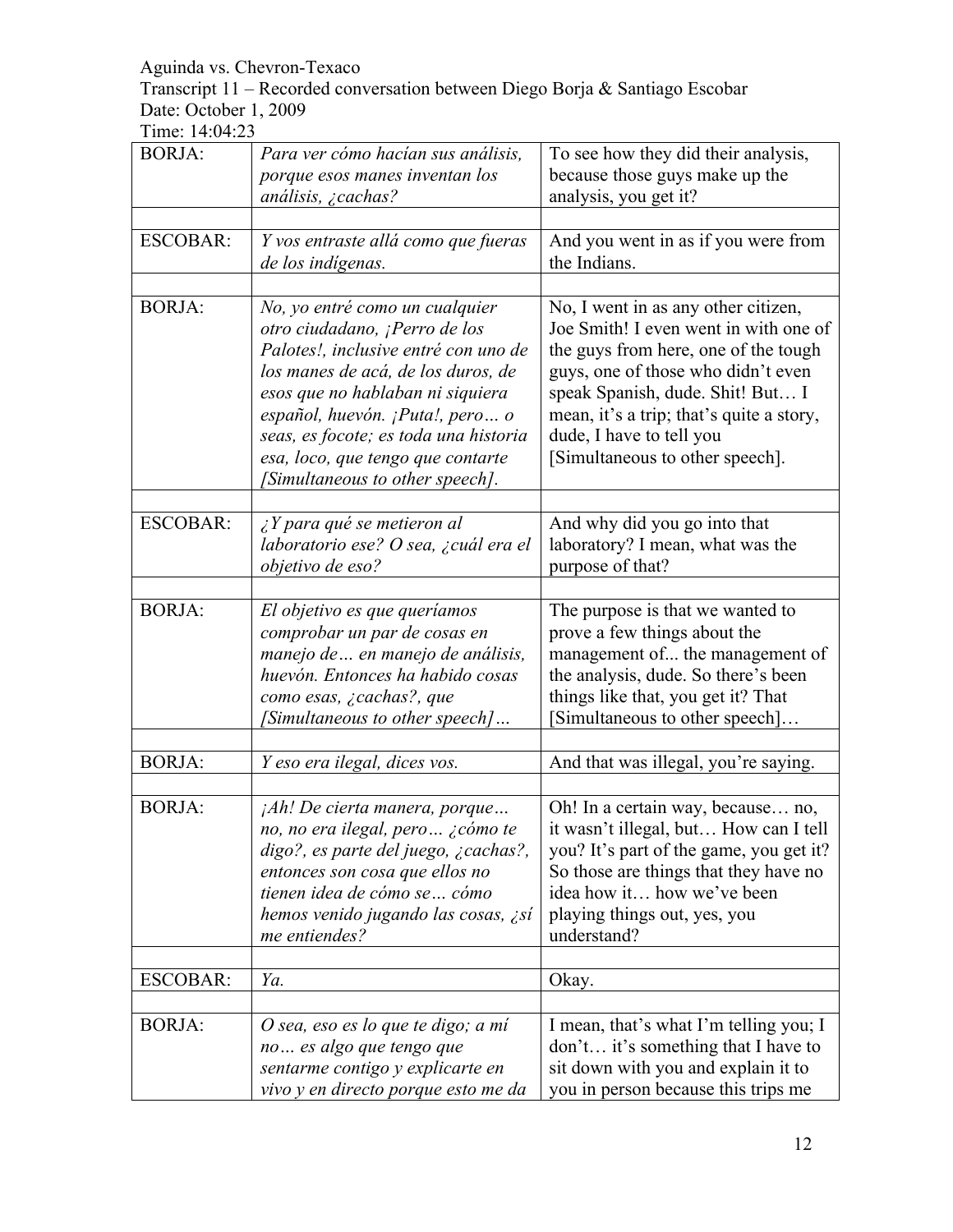Transcript 11 – Recorded conversation between Diego Borja & Santiago Escobar Date: October 1, 2009

|                 | foca, pero es más o menos por ese<br>lado, ¿verdad?, ¿cachas? Así hay<br>montones de  así de esto, como lo<br>que te acabo de contar y como lo<br>que te conté hace un rato. ¡Puta!<br>Tengo un par  unas cinco o seis<br>durisísimas y de ahí montones de<br>estas, huevón.                                                                  | out, but it's more or less like that,<br>right? You get it? Like that there are<br>several of like that, like what I just<br>told you and like I told you a little<br>while ago. Shit! I have a few like<br>five or six really intense ones, and<br>lots of these, dude.                                                                                                   |
|-----------------|-----------------------------------------------------------------------------------------------------------------------------------------------------------------------------------------------------------------------------------------------------------------------------------------------------------------------------------------------|----------------------------------------------------------------------------------------------------------------------------------------------------------------------------------------------------------------------------------------------------------------------------------------------------------------------------------------------------------------------------|
| <b>ESCOBAR:</b> | O sea, estas historias son<br>chiquilinas.                                                                                                                                                                                                                                                                                                    | I mean, these stories are really small.                                                                                                                                                                                                                                                                                                                                    |
| <b>BORJA:</b>   | Son peque-historias.                                                                                                                                                                                                                                                                                                                          | They are small stories.                                                                                                                                                                                                                                                                                                                                                    |
| <b>ESCOBAR:</b> | Peque-historias y las otras son ya<br>las historias gigantes. ¡Qué<br>dañado!                                                                                                                                                                                                                                                                 | Small stories and the others are the<br>giant stories. You're evil!                                                                                                                                                                                                                                                                                                        |
| <b>BORJA:</b>   | ¿Sabes? Esas me dan hasta miedo<br>revisar así.                                                                                                                                                                                                                                                                                               | You know what? Those even make<br>me afraid to go over them, like this.                                                                                                                                                                                                                                                                                                    |
| <b>ESCOBAR:</b> | [Riendo] Claro. ¡Puta! Vamos a<br>ver qué se puede hacer. Yo no<br>ofrezco nada, loco, porque, ¿no?,<br>es una nota bien compleja, pero<br>veamos qué dicen, loco.                                                                                                                                                                            | [Laughing] of course. Shit! Let's see<br>what we can do. I am not offering<br>anything, dude, because, right? It's a<br>very complicated issue, but let's see<br>what they say, dude.                                                                                                                                                                                      |
| <b>BORJA:</b>   | Veamos. O sea                                                                                                                                                                                                                                                                                                                                 | Let's see. I mean                                                                                                                                                                                                                                                                                                                                                          |
| <b>ESCOBAR:</b> | Yo tengo acceso a personas claves<br>que pueden dar algo de orientación,<br>$i$ cachas?                                                                                                                                                                                                                                                       | I have access to key people who can<br>give us some guidance, you get it?                                                                                                                                                                                                                                                                                                  |
| <b>BORJA:</b>   | Hagámoslo. O sea, yo quiero saber<br>porque estoy aburrido además.<br>Veamos qué pasa, ¿no?, ¿qué<br>onda? O sea, hasta qué punto la<br>gente está involucrada, porque yo<br>sé que el gringo ha recibido<br>montones de llamadas también de<br>estos rusos y que, ¡puta!, no sé qué<br>tanto sea verdad. O sea, hay que<br>sondear, ¿cachas? | Let's do it. I mean, I want to know,<br>because I'm bored anyways. Let's<br>see what happens, no? What's up? In<br>other words, to what degree people<br>are involved, because I know that the<br>Gringo has received a ton of phone<br>calls also from those Russians and<br>that, shit! I don't know how much of<br>it is true. I mean, we have to probe,<br>you get it? |